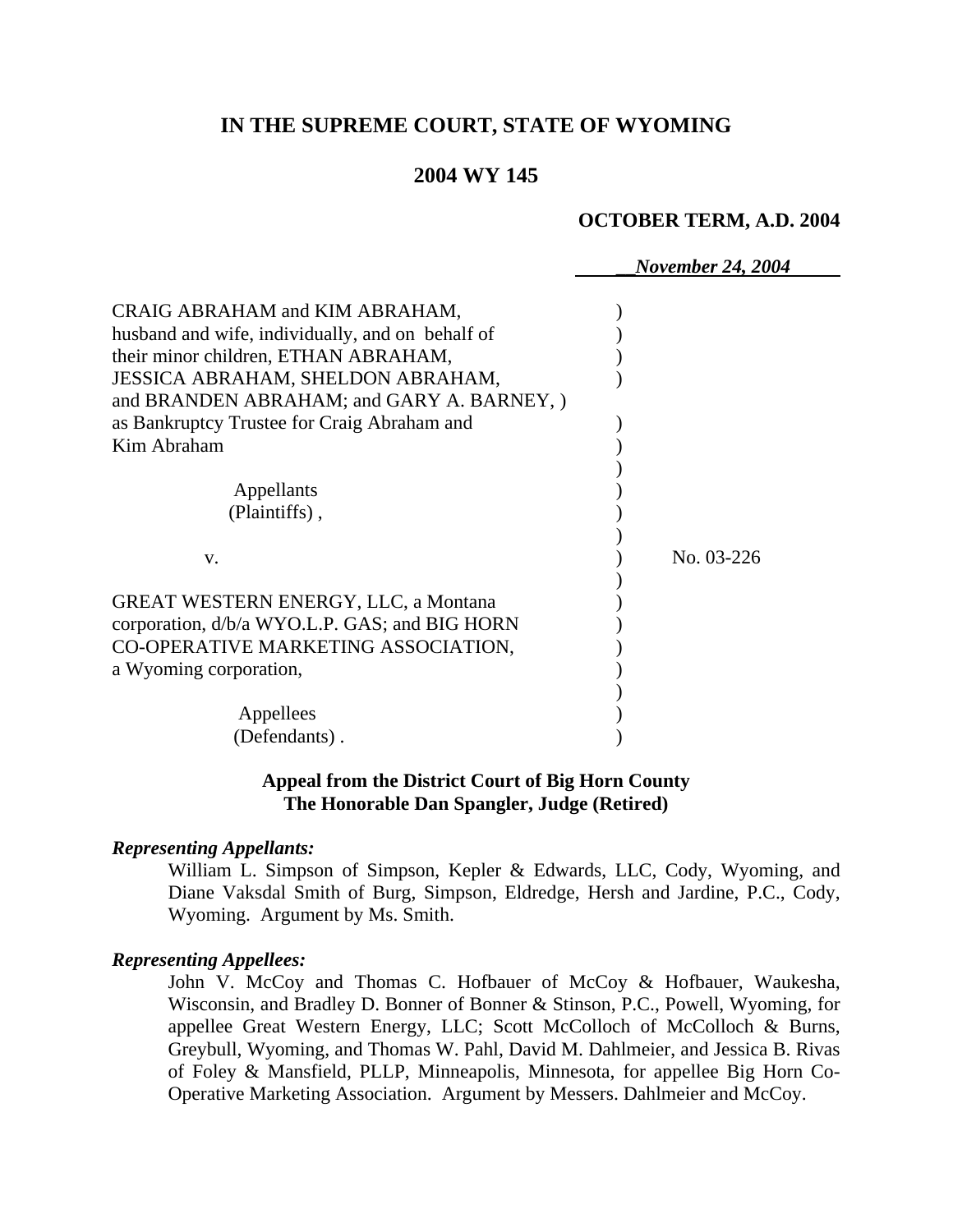**Before HILL, C.J., and GOLDEN, LEHMAN, KITE, and VOIGT, JJ.** 

*NOTICE: This opinion is subject to formal revision before publication in Pacific Reporter Third. Readers are requested to notify the Clerk of the Supreme Court, Supreme Court Building, Cheyenne, Wyoming 82002, of any typographical or other formal errors so that correction may be made before final publication in the permanent volume.*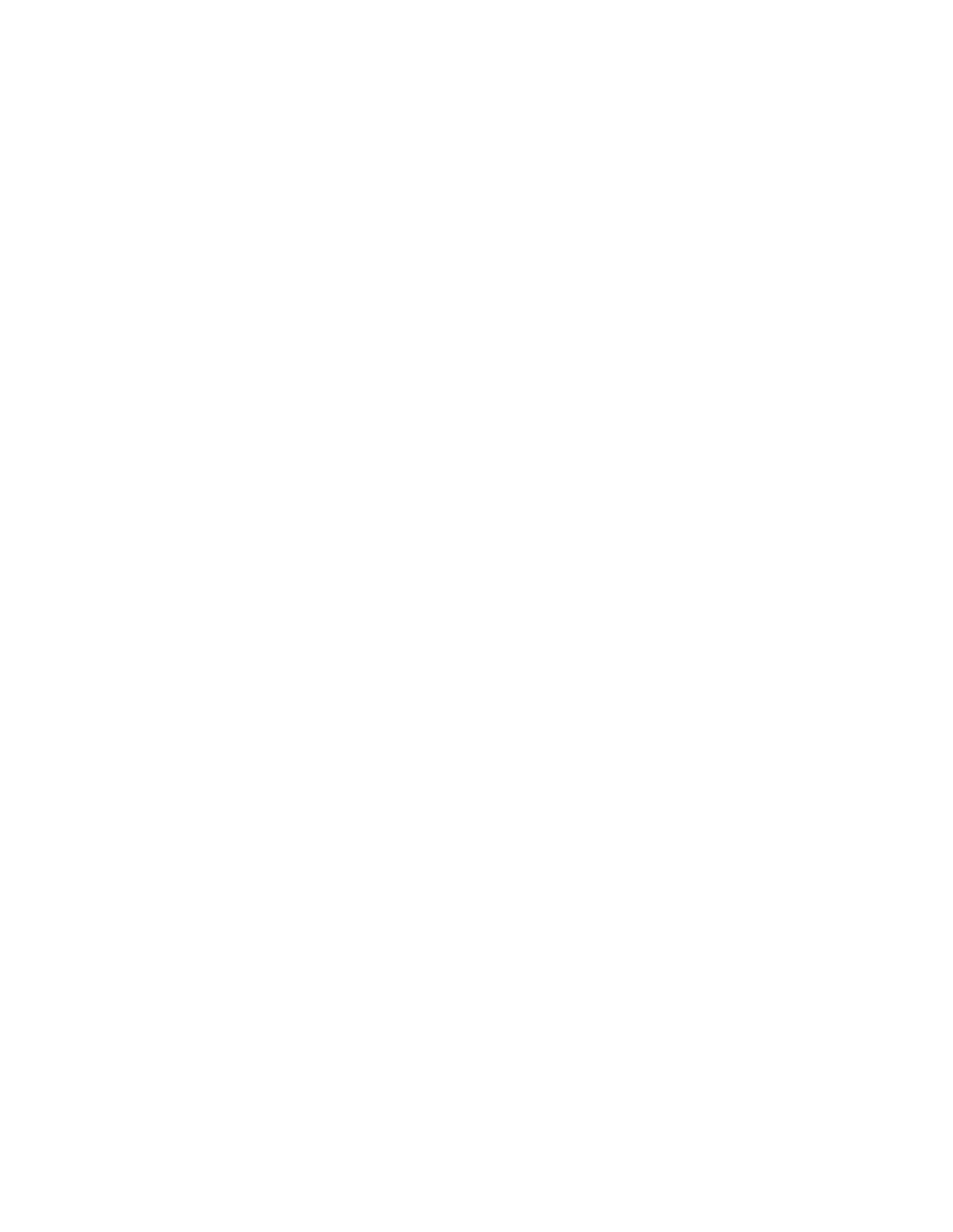# **HILL, Chief Justice.**

[¶1] Craig Abraham was severely burned and permanently injured in a propane gas flash  $fire<sup>1</sup>$  at his home in Otto, Wyoming, on July 29, 2000. On November 29, 2001, a complaint was filed in the district court naming Craig, as well as his wife Kim Abraham and their four children, as plaintiffs (collectively the Abrahams).<sup>2</sup> In their complaint, the Abrahams asserted that they ran out of propane gas (which was used to run two hot water heaters and a furnace) in late July of 2000. Kim Abraham called Great Western Energy, LLC  $(GWE)^3$  and asked it to deliver 50 gallons of propane. Craig was unable to get the hot water heater to light after that delivery was made, and so he ordered a second delivery of propane from Big Horn Co-Operative Marketing Association (Big Horn). He called Big Horn for the second delivery because it was the only supplier open on Saturday. Following the second delivery, Craig made a second attempt to light the hot water heaters and that effort eventuated in the flash fire.

[¶2] The Abrahams averred that GWE and Big Horn were negligent because they "failed to provide adequately odorized gas, preventing Craig Abraham from being alerted to the presence of propane when he was attempting to light the pilot light. Furthermore, [both GWE and Big Horn] failed to follow proper off-loading procedures, violated industry safety standards, and failed to perform the necessary inspections to ascertain whether the gas system was safe...." In addition, they claimed that because of the inherently dangerous nature of propane gas, GWE and Big Horn owed a duty to ensure that their product was safely delivered and used in a safe manner. The Abrahams' complaint included claims for negligence, strict liability (defective product), and willful and wanton misconduct. Big Horn answered the complaint on February 28, 2002, denying any negligence on its part and raising numerous affirmative defenses, including spoliation (destruction) of evidence. GWE answered on August 1, 2002, denying any negligence on its part and also raising numerous defenses, including spoliation of evidence ("certain evidence may have been tampered with, destroyed, lost and/or undergone destructive testing to [its] prejudice.").

[¶3] On June 4, 2003, Big Horn filed a motion for summary judgment that ran to almost 400 pages. The central issue in that motion was that it was entitled to summary judgment because of spoliation of evidence. On June 30, 2003, GWE filed a very similar motion for summary judgment centered on the spoliation of evidence issue.

l

<sup>1</sup> Although the incident is most often referred to as an "explosion" in the record and the briefs, it seems clear that what occurred in this case was a "flash fire." Joseph Schneider and Edward M. Swartz, *Liquefied Petroleum (LP) Gas Fires and Explosions*, 14 Am.Jur. Trials 343, §2 (definitions and terminology) (1968 and Supp. 2001).

<sup>2</sup> By order entered by this Court on March 2, 2004, Gary A. Barney was substituted for the Abrahams as Bankruptcy Trustee for Craig and Kim Abraham. However, for convenience and clarity we will continue to refer to the Abrahams and the Bankruptcy Trustee as "the Abrahams."

 $3$  GWE was known locally as Wyo LP Gas.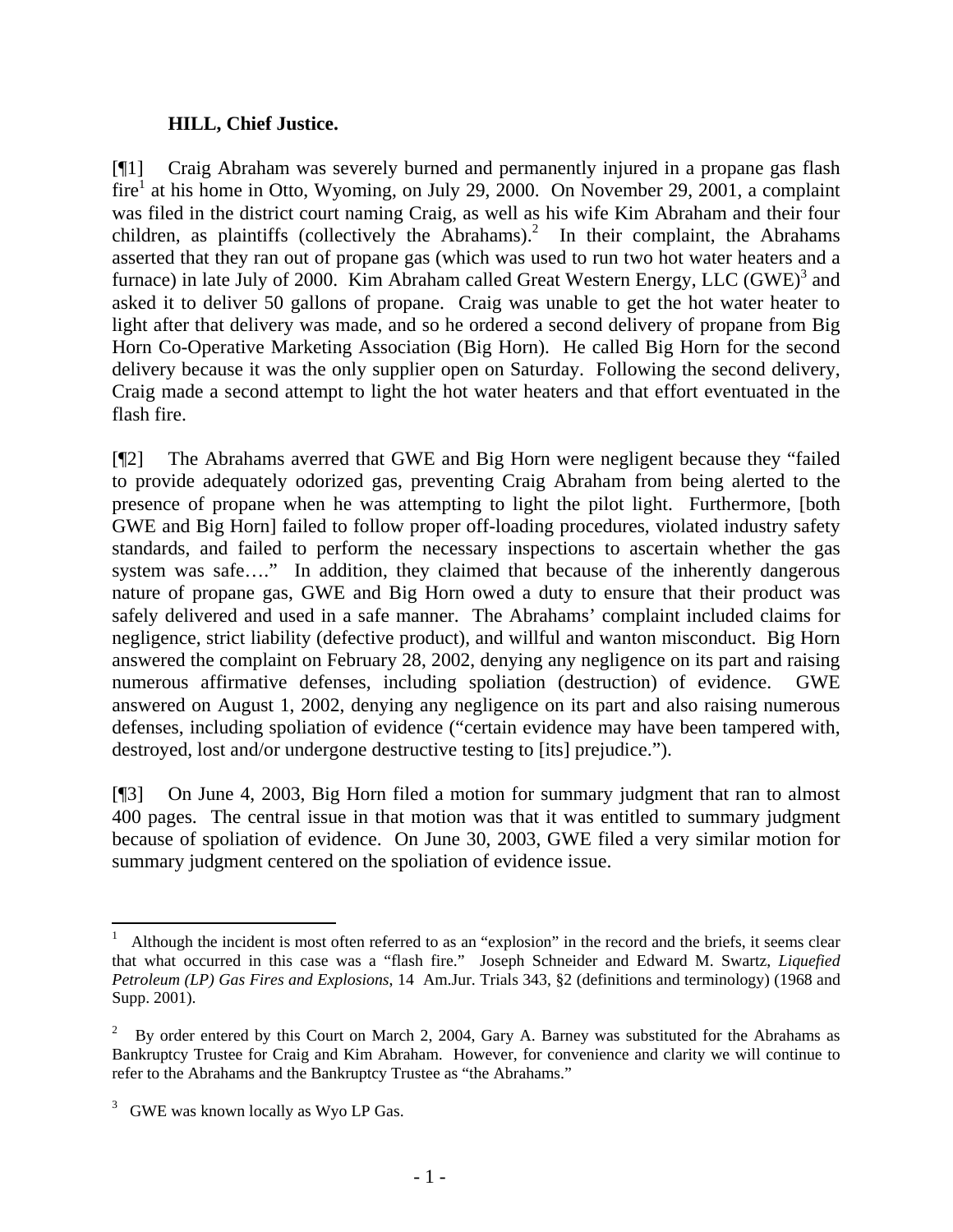[¶4] The Abrahams opposed both motions by papers filed on June 25, 2003, and July 16, 2003, respectively. In the later document, the Abrahams asked for a continuance and asserted that the deadline for discovery was August 15, 2003, but that the hearing on the motions for summary judgment was scheduled for July 28, 2003. The Abrahams contended this additional time was important in order to respond to the affidavit of an expert witness submitted by Big Horn.

[¶5] A decision letter granting the motions for summary judgment was filed of record on August 5, 2003, and an order memorializing the decision letter was entered on September 3, 2003. The effect of the summary judgment order was that the Abrahams' complaint was dismissed with prejudice. It is from that order that this appeal is taken, as well as the district court's denial of the Abrahams' motion for continuance, which was incorporated into the summary judgment order.

## **ISSUES**

[¶6] The Abrahams articulate these issues:

1. Whether denial of [the Abrahams'] Rule 56(f) motion for a continuance to substantively respond to pending motions for summary judgment constitutes an abuse of discretion and reversible error?

2. Whether the trial court should have denied the motions for summary judgment because material facts remained in dispute concerning [the Abraham's] causes of action as well as the allegations of spoliation of evidence?

3. Whether dismissal of [the Abrahams'] entire case, without proof of intentional spoliation and without consideration of the Abrahams' claims unrelated to the alleged spoliated evidence, is reversible error?

Big Horn responds with this statement of the issues:

I. Dismissal of all claims is appropriate where a litigant, intentionally or negligently, disposes of crucial evidence involved in an accident before the adversary has an opportunity to inspect the accident scene. Here, before [Big Horn] was notified of the propane fire, unidentified persons entered the Abrahams' residence with [their] knowledge and destroyed critical physical evidence from the flash fire. Did the district court err in granting [Big Horn's] summary judgment motion in light of the complete destruction or alteration of the physical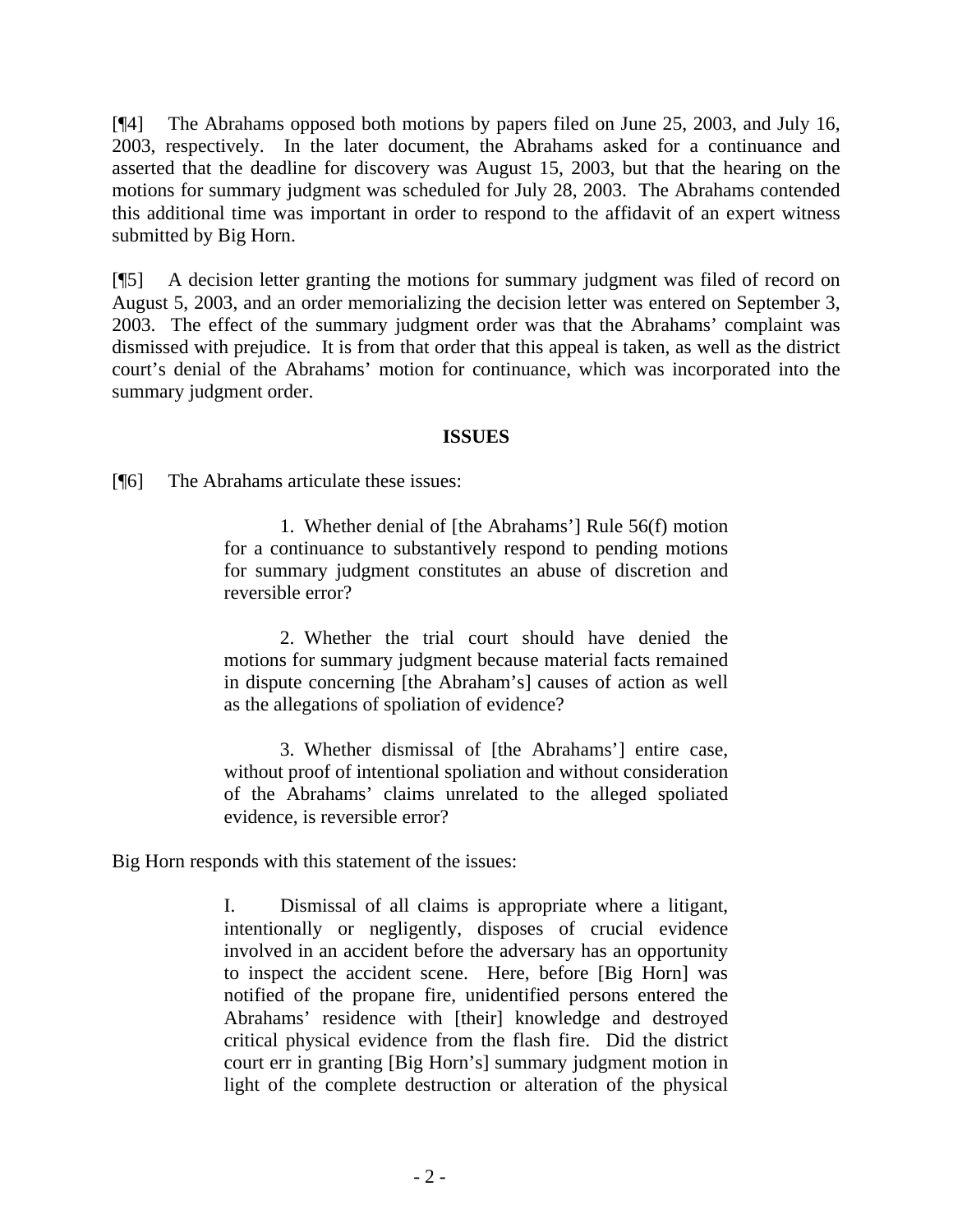evidence that precluded [the Abrahams] from proving their allegations against [Big Horn]?

II. Wyoming law recognizes that "the whole purpose of the procedural technique of a summary judgment would be defeated if cases could be forced to trial by the mere assertion that a genuine issue of material fact exists." Here, [the Abrahams] failed to argue below that there were material facts that defeated summary judgment and no amount of additional discovery will change the undisputed facts which the district court relied upon in dismissing [the Abrahams'] claims. Did the district court err in Granting [Big Horn's] summary judgment motion where [the Abrahams] failed to point to evidence raising disputed issues of material fact and where the undisputed facts in the record demonstrated that loss of physical evidence from the fire prevented [them] from proving their claims against [Big Horn]? III. A district court has the discretion to order a continuance only where a party demonstrates that more time is needed for discovery in order for that party to respond to a summary judgment motion. Here, [the Abrahams] sought a continuance to respond to [GWE's] motion for summary judgment less than two weeks before the oral argument, claiming they needed more time for discovery after a two-year opportunity to conduct discovery. No such similar request for a continuance was made as to [Big Horn]. Did the district court here abuse its discretion by denying [the Abrahams'] motion for a continuance where [they] had two years to conduct discovery and where no amount of additional discovery was going to change the undisputed facts in the record?

GWE presents this statement of the issues:

1. Whether [the Abrahams] lack standing to pursue this appeal;

2. Whether the district court properly granted summary judgment because there were no remaining issues of material fact and [GWE was] entitled to judgment as a matter of law;

3. Whether the district court properly dismissed [the Abrahams'] case because, due to permanent alteration of the evidence, [their] case rests only on speculation and [GWE] is irreparably prejudiced;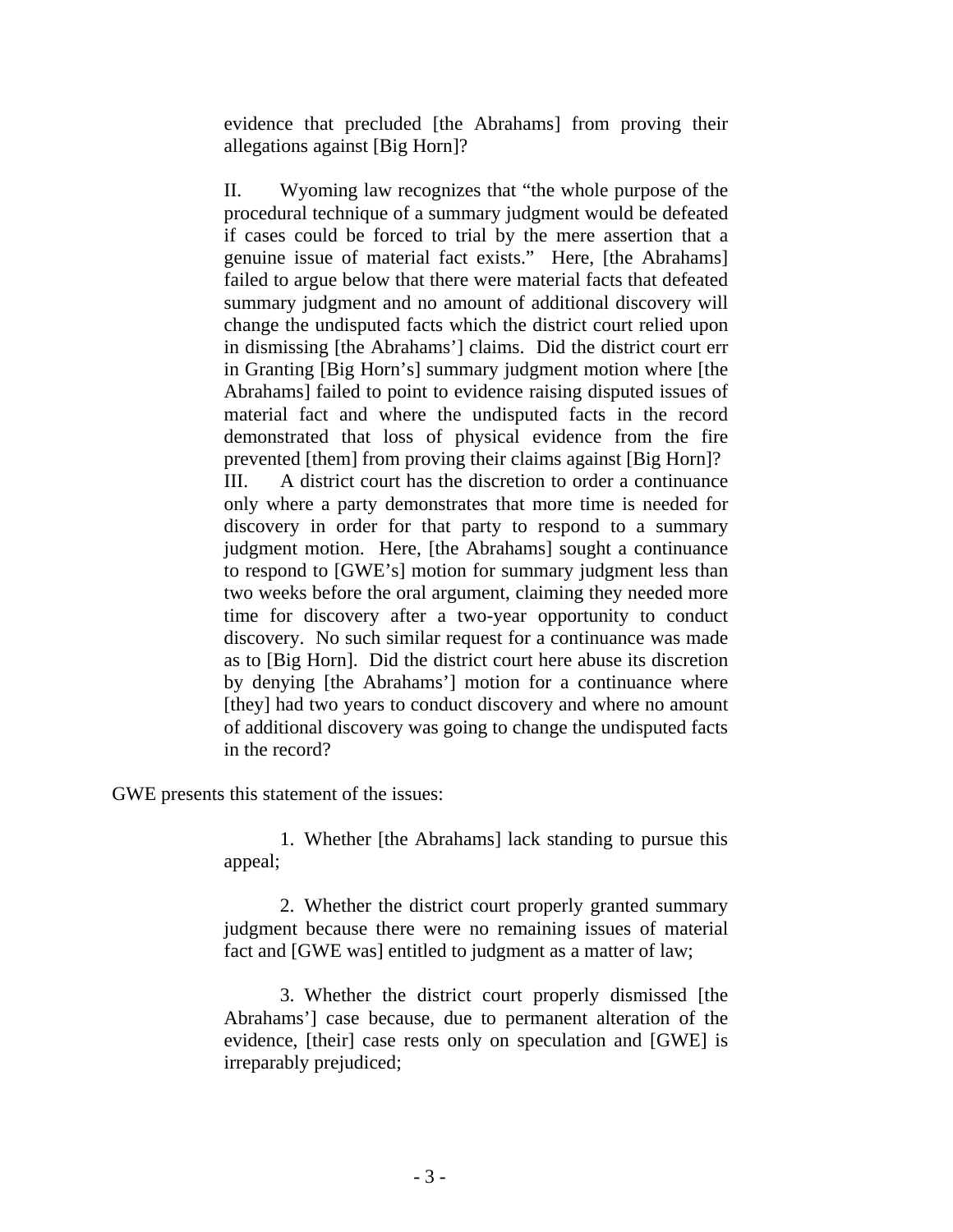4. Whether the district court acted within its discretion when it denied [the Abrahams'] Rule 56(f) motion for a continuance because adequate time was afforded and any further discovery would have been fruitless; and

5. Whether [the Abrahams] are judicially estopped from pursuing this appeal.

In their reply brief, the Abrahams contend GWE and Big Horn raised several new issues that they articulate as follows:

> A. [GWE] argues that the [Abrahams] lack standing to pursue this appeal]

> B. [GWE] argues that [the Abrahams] are judicially estopped from bringing this appeal.

> C. [GWE] argues that the trial court did not dismiss the Abrahams' claims as a sanction for spoliation of the evidence.

> D. [GWE and Big Horn] argue that Wyoming law recognizes spoliation of evidence and would permit the sanction of dismissal, based on authorities not from Wyoming.

> E. [GWE and Big Horn] argue that the Abrahams failed to timely pursue discovery, and the denial of the Rule 56(f) motion for continuance was proper because further discovery would have been futile.

### **FACTS AND PROCEEDINGS**

[¶7] Since this case was disposed of pursuant to GWE's and Big Horn's motions for summary judgment, the applicable standard of review requires this Court to view the evidence in a light most favorable to the Abrahams, to disregard the evidence favorable to GWE and Big Horn, and to embrace any and all inferences to be drawn from the evidence in favor of the Abrahams. Therefore, we will confine our recitation of the facts to that standard. The Abrahams moved into the residence where the flash fire occurred in late May of 2000.<sup>4</sup>

<sup>4</sup> We take note at this juncture that reviewing the record in this case was quite difficult. Much of the important factual background was in depositions and no party included the entirety of the depositions in its papers. GWE and Big Horn included excerpts of the depositions of Craig and Kim Abraham, but only those portions that were favorable to their view of the facts. Moreover, the depositions were in the compressed format and the excerpts began and left off without regard to context, i.e., it was difficult to ascertain the purport of the excerpts because of under inclusion. Excerpts included in the Abrahams' papers filled in some of these gaps, but those excerpts were also in the compressed format.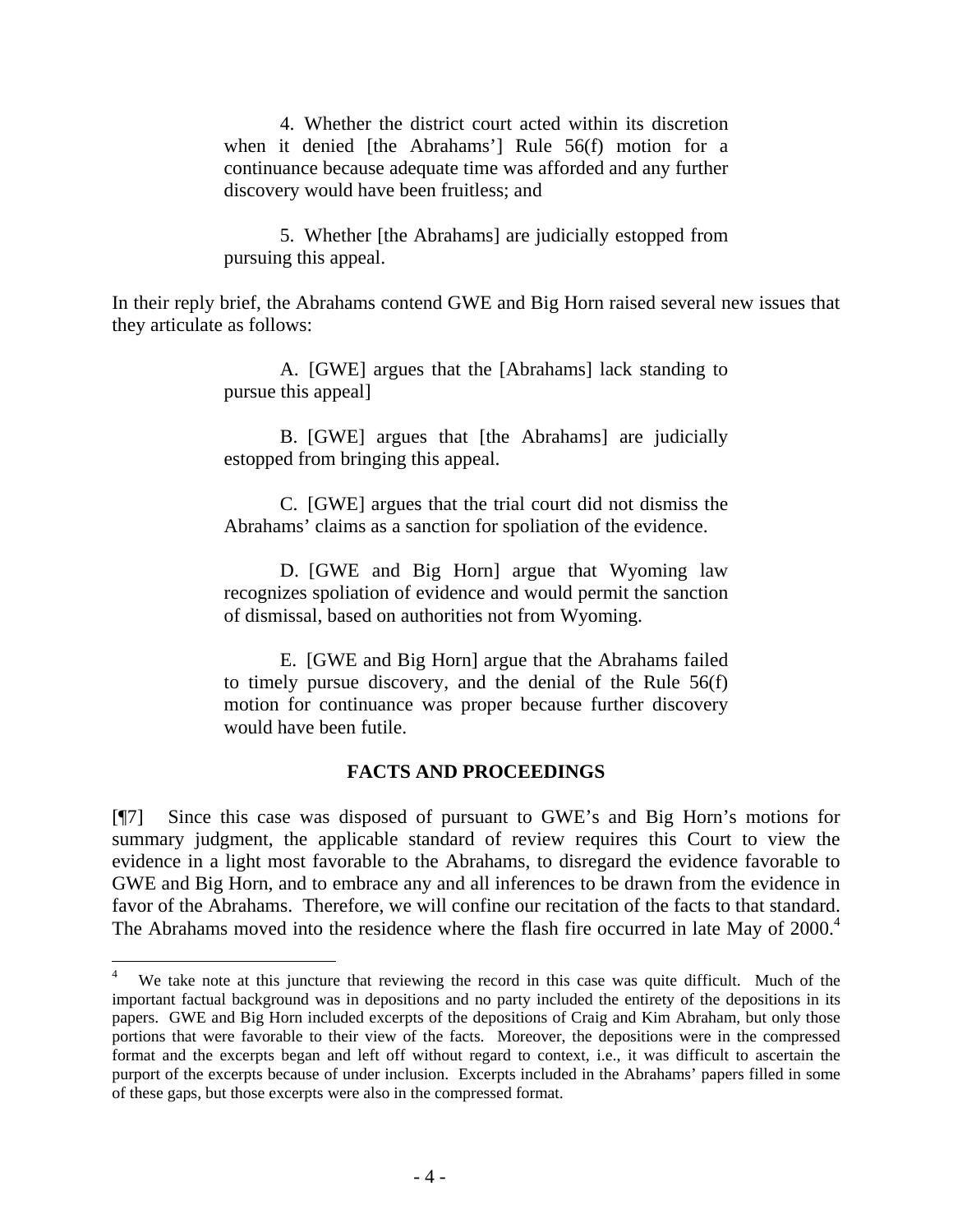At the time they moved into the five-bedroom house, the pilot for the furnace was not lit because it was summer, but the landlord lit the pilots for the water heaters. It was the Abrahams' responsibility to provide propane for their use. On Friday, July 28, 2000, Kim Abraham discovered that there was no hot water for the residence. After moving into the house, the Abrahams had not taken steps to get on a regular delivery route for propane. Kim checked the gauge on the propane tank and found it was empty. She contacted her husband who was in Laramie and, because money was tight, ordered a delivery of only 50 gallons (for a 1,000 gallon tank) from GWE.

[¶8] Craig Abraham returned to Otto during the night of July 28-29, 2000. The next morning he tried to light the water heaters. He had prior experience lighting pilot flames and had worked around propane as a farmer, but had not "bled" propane gas lines before. After many attempts, he could not get either pilot lit and gave up in disgust.

[¶9] He called Big Horn to get a second delivery of another 50 gallons of propane and then left home to go to his office for a couple of hours. The second order for gas was delivered in his absence. Kim was home when the gas was delivered, and the delivery man told Kim they would need to "bleed" the gas lines in order to get the water heaters to light. Kim related that neither delivery man offered to light the pilot flames.<sup>5</sup> Craig had hoped the delivery man would have lit the pilots, but since he had not, Craig began a second attempt to light them. Craig checked the tank and could tell that additional propane had been added to the tank. He then began the process of bleeding the gas lines and lighting the pilots and, in the course of that process, completely disconnected the gas lines from the water heaters in order to "bleed" them and get propane flowing to the system. During this process, Craig never smelled the odor of propane, although he had his nose "right in it." He heard a hissing noise, but did not think it was gas because he smelled no odor of gas – "[o]therwise I would have never struck a match." Craig had the in-line "on/off" valve in the "off" position and was going to attempt to turn that valve slightly into the "on" position and see if gas was coming through by striking a match at the tip of the gas line. When he did strike a match, the flash fire occurred.

[¶10] Craig was seriously burned in the flash fire. He was taken to the hospital in Powell and later flown to a hospital burn unit in Salt Lake City, where he remained in treatment for three weeks. Kim accompanied her husband to Salt Lake City, and relatives cared for the children in their absence. Kim did not know in what condition the house was, so she had family members, the landlord, and a plumber who lived nearby, check the house to make sure everything was all right. In that process all gas lines were reconnected and pilot flames were lit so that the gas system was in operating order. While the Abrahams were in Salt Lake City, anonymous donor(s) put 800 gallons of propane in the Abrahams' propane tank. That supply of gas lasted until December of 2000. At that time, the Abrahams again ran out of gas and when the propane tank was refilled, that supplier (neither GWE or Big Horn was involved) required a system check before refilling the propane tank because of the "out of gas" condition. When that delivery was made, a regulator on the Abrahams' propane tank

 5 Both GWE and Big Horn contend that offers were made to light the pilots and Kim Abraham refused them.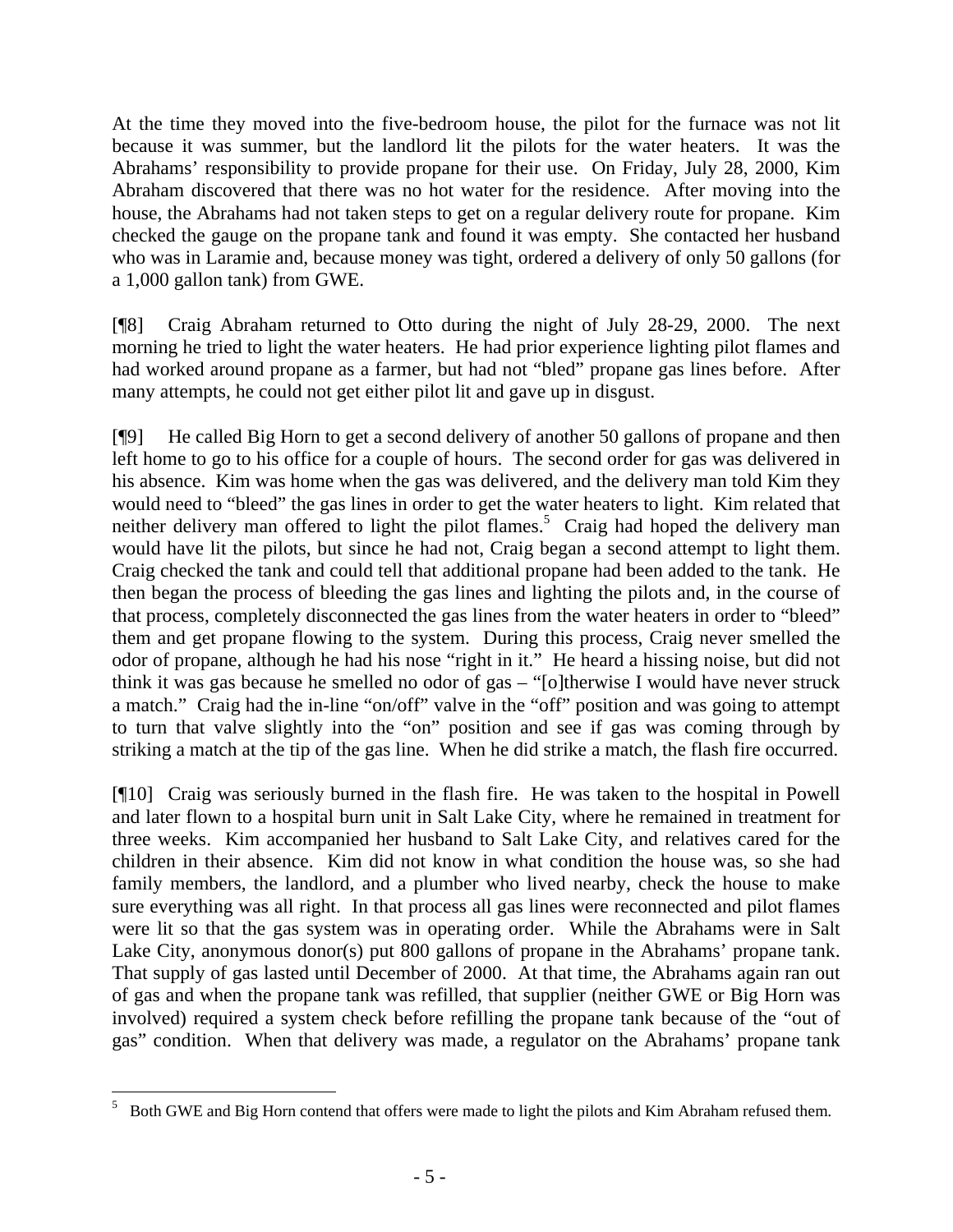was replaced with a new model of regulator. The old regulator was left on the propane tank but was eventually discarded by the Abrahams' landlord.

[¶11] The Abrahams offered an affidavit from an expert witness, Robert C. Stubbs (a consulting analytic chemist), in support of their opposition to the motions for summary judgment. In pertinent part it related:

> 2. One of the dangers of a propane tank running out of gas is that air can enter the line and tank unless the valves are turned off. After reviewing the facts of this case it is my understanding that the valves were not turned off.

> 3. After [GWE] delivered 50 gallons of gas on Friday July 28, 2000, Mr. Abraham unsuccessfully attempted to light the pilot the next morning. This inability to light the pilot was caused by air that had entered the line and tank.

> 4. Mr. Abraham never smelled gas while bleeding the line in attempting to light the pilot the morning of July 29, 2000. The reason he never smelled gas was because air had gotten into the line.

> 5. It is a well established fact that when air gets into a line it can cause oxidation, which oxidation interacts with the chemical added to the gas, ethyl mercaptan, which gives it its distinctive odor. This chemical is added deliberately to act as a warning of the presence of the gas. Unfortunately, the odorant can be lost or diminished by a variety of methods, including oxidation.

> 6. Even if odorized propane gas is added to a tank, propane gas may flow for a period of time while its odorant is being absorbed into either the piping or the tank before odorized gas is finally released. This "lag" period in releasing odorized gas is caused by oxidation, which, in turn is caused by air entering the system.

> 7. Air may enter the system due to "tank breathing." Tank breathing is caused when the pressure inside the tank rises or falls due to temperature fluctuations in the atmosphere. The changes in the tank temperature and pressure may result in air being drawn into the system due to a temporary pressure vacuum. This often occurs in out-of-gas situations.

> 8. The propane industry has known for many years preceding the explosion in this case that an out-of-gas situation is extremely dangerous, in part because air can infiltrate the lines, cause oxidation, and rob the propane of its warning odorant.

> 9. Every year, thousands of people are injured or killed in propane related accidents.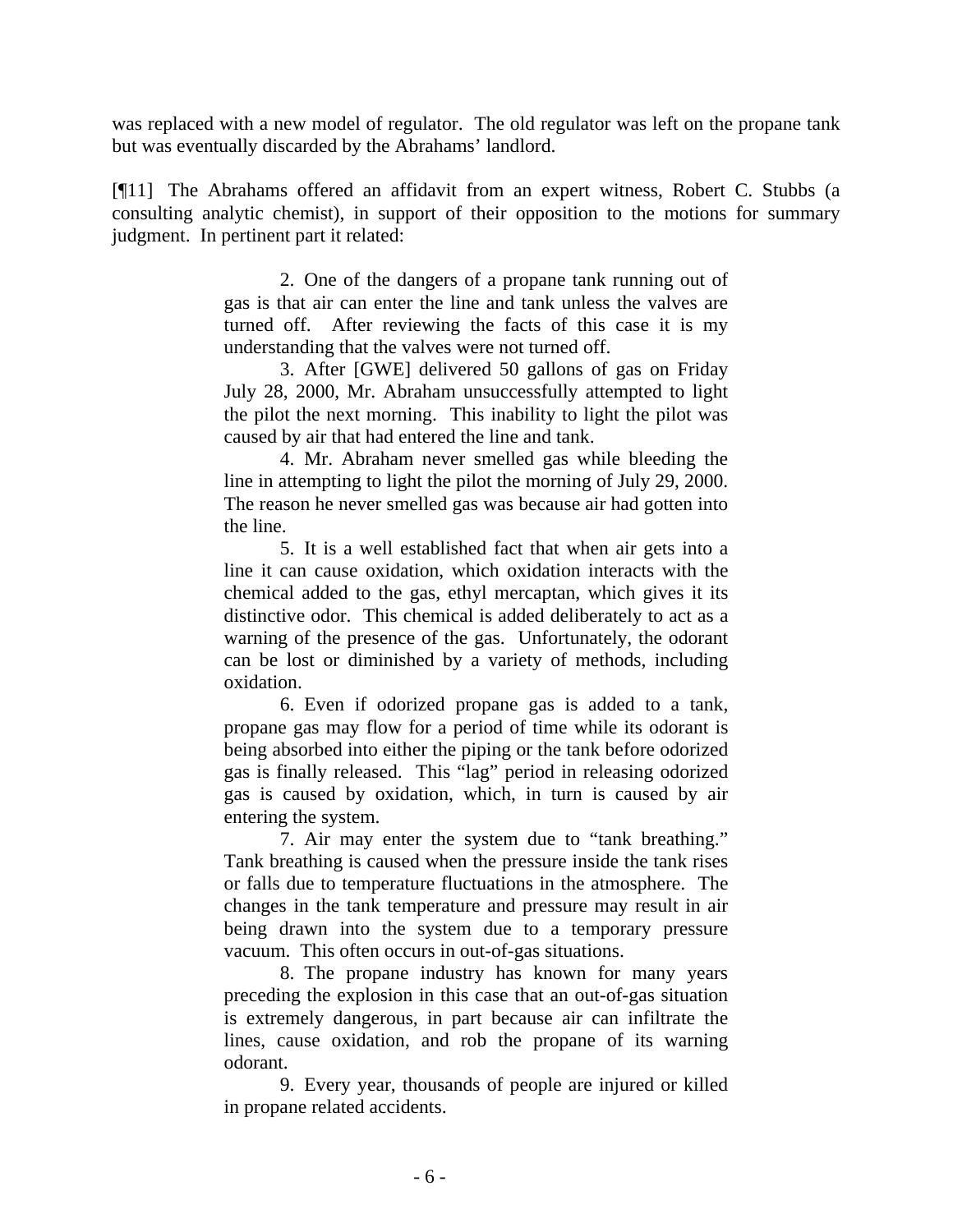10. The majority of people do not understand that they can be standing in propane and not smell it if its odorant chemical has been compromised. This is what happened in this case. The reason Mr. Abraham did not smell gas was because the odorant had been neutralized by the oxidation due to air getting into the system from an open line.

11. Both gas companies violated industry standards in their response to Kim Abraham's calls for gas, and but for these violations, Mr. Abraham would not have been subject to the explosion. I understand that my expert report will be due by August 15, 2003, if I am called upon to submit one, and I will provide my opinions on what specific breaches and violations were committed, and the bases for my opinions in that report.

12. Mr. Mahre has stated in his affidavit $[6]$  that the removal of the regulator and the reconnection of the gas line to the water heater and lighting of the water heater precludes him from testing the system in its post-explosion condition.

13. However, Big Horn Co-op should have inspected and tested the system when it arrived at the Abraham's residence in accordance with industry standards. Had Big Horn Co-op done so before the explosion, they would have been able to do all the testing they now complain they cannot do and Mr. Abraham would not have been involved in the explosion.

14. There is no evidence that any system leakage existed anywhere in the system. I am aware of no evidence that there has been a leak in the system found either before of after the explosion. The only reasonable cause of the accident is described by Mr. Abraham attempting to bleed the line, with gas robbed of its odorant by oxidation entering the basement, which exploded when he struck a match.

15. One would have expected if there was a leak in the system, Mr. Abraham would have ignited it when he first attempted to light the pilot light. If there had been a leak, one would expect that after the explosion either another explosion would have occurred, or some evidence would exist of repairs or other incidences, none of which I am aware.

16. Taking a sample of the storage tank before additional propane was introduced would only demonstrate

<sup>6</sup> William A. Mahre served as an expert witness for Big Horn and submitted an affidavit, which, in essence, stated that because of spoliation of the evidence at the scene of the flash fire, it was impossible for Big Horn to defend this action by the Abrahams and, conversely, it was impossible for the Abrahams to prove their case. It is Big Horn's contention, and that of GWE as well, that because the system was hooked back up before an investigation took place, and because 800 gallons of propane were added to the Abrahams' propane tank, and because the old regulator on the tank was discarded, it is impossible for anyone to establish what caused the flash fire.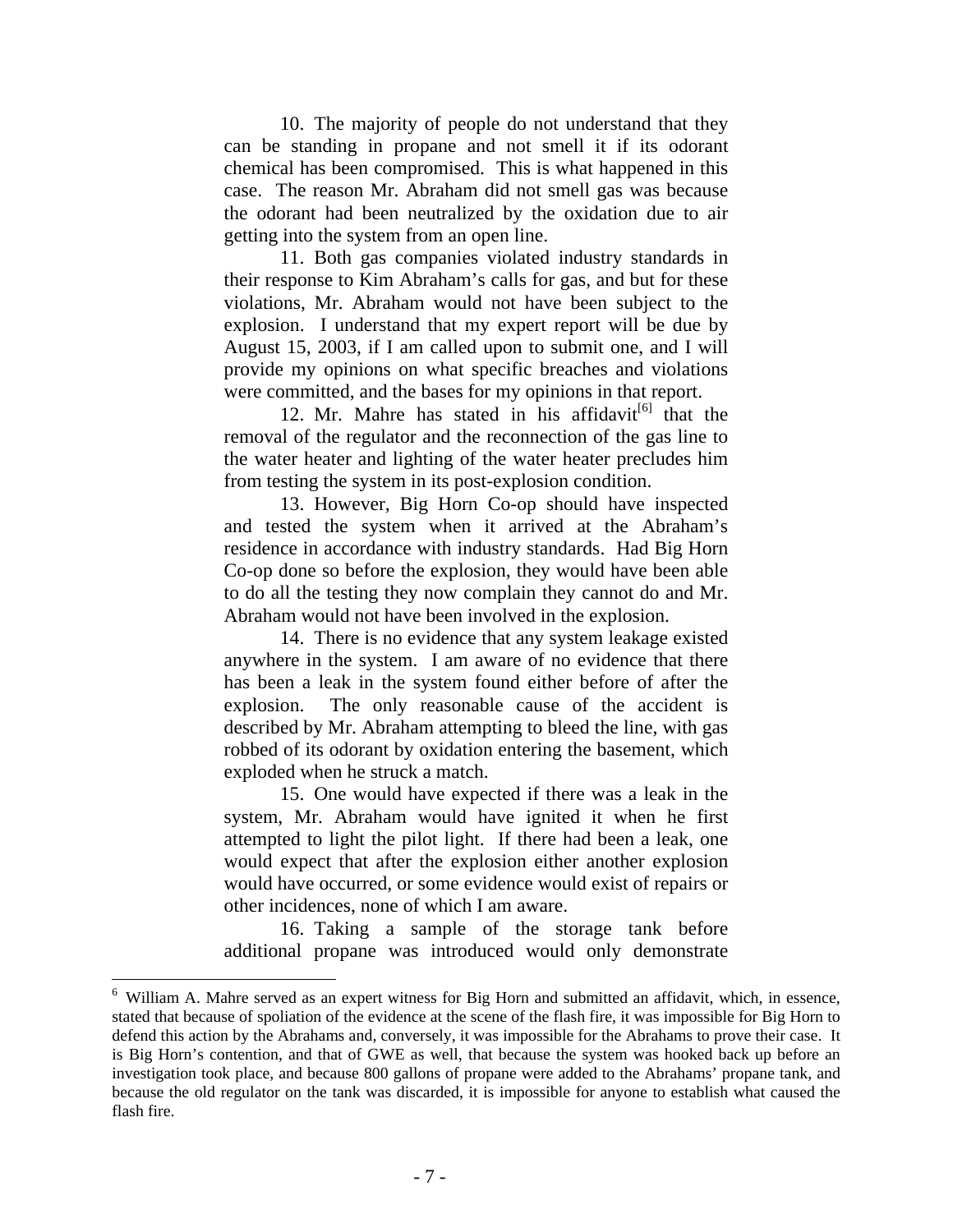whether the gas put into the tank was properly odorized, but would not have demonstrated whether the gas flowing from the line during Mr. Abraham's bleeding the line retained the odorant, after air had infiltrated the system. Even assuming the gas that was put into the tank by Big Horn Co-op was fully and properly odorized, does not mean that the same gas after air infiltrated the line retained the necessary smell to alert one to its presence.

17. Regarding the regulator, no evidence exists that it would have played any role in this incident. As evidenced by the [V-1] Propane invoice dated January 18, 2001, the regulator was eventually removed not because it was malfunctioning, but rather because it was "outdated." Regulators are customarily replaced once they have reached a certain age, regardless of the working condition. Even if the regulator had malfunctioned it would not have resulted in an explosion of this nature. To suggest that this regulator had any importance to the cause and origin investigation of this explosion is unsustainable.

18. I strongly disagree that Mr. Mahre's independent forensic work is or has been impaired by any of the assertions he has set forth in his affidavit.

# **STANDARD OF REVIEW**

[¶12] When we review a summary judgment, we have before us the same materials as did the district court, and we follow the same standards which applied to the proceedings below. The propriety of granting a motion for summary judgment depends upon the correctness of the dual findings that there is no genuine issue as to any material fact and that the prevailing party is entitled to judgment as a matter of law. A genuine issue of material fact exists when a disputed fact, if proven, would have the effect of establishing or refuting an essential element of an asserted cause of action or defense. We, of course, examine the record from a vantage point most favorable to that party who opposed the motion, affording to that party the benefit of all favorable inferences that fairly may be drawn from the record. If the evidence leads to conflicting interpretations or if reasonable minds might differ, summary judgment is improper. That standard of review is refined somewhat when applied to a negligence action. Summary judgment is not favored in a negligence action and is, therefore, subject to more exacting scrutiny. *Woodard v. Cook Ford Sales, Inc.*, 927 P.2d 1168, 1169 (Wyo.1996). We have, however, affirmed summary judgment in negligence cases where the record failed to establish the existence of a genuine issue of material fact. *See Krier v. Safeway Stores 46, Inc.*, 943 P.2d 405 (Wyo.1997) (failure to establish duty); *Popejoy v. Steinle*, 820 P.2d 545 (Wyo.1991) (failure of proof of underlying claim of a joint venture); *MacKrell v. Bell H2S Safety*, 795 P.2d 776 (Wyo.1990) (failure of proof of defendant's duty); *DeWald v. State*, 719 P.2d 643 (Wyo.1986) (cause element was pure speculation); and *Fiedler v. Steger*, 713 P.2d 773 (Wyo.1986) (failure to establish cause in a medical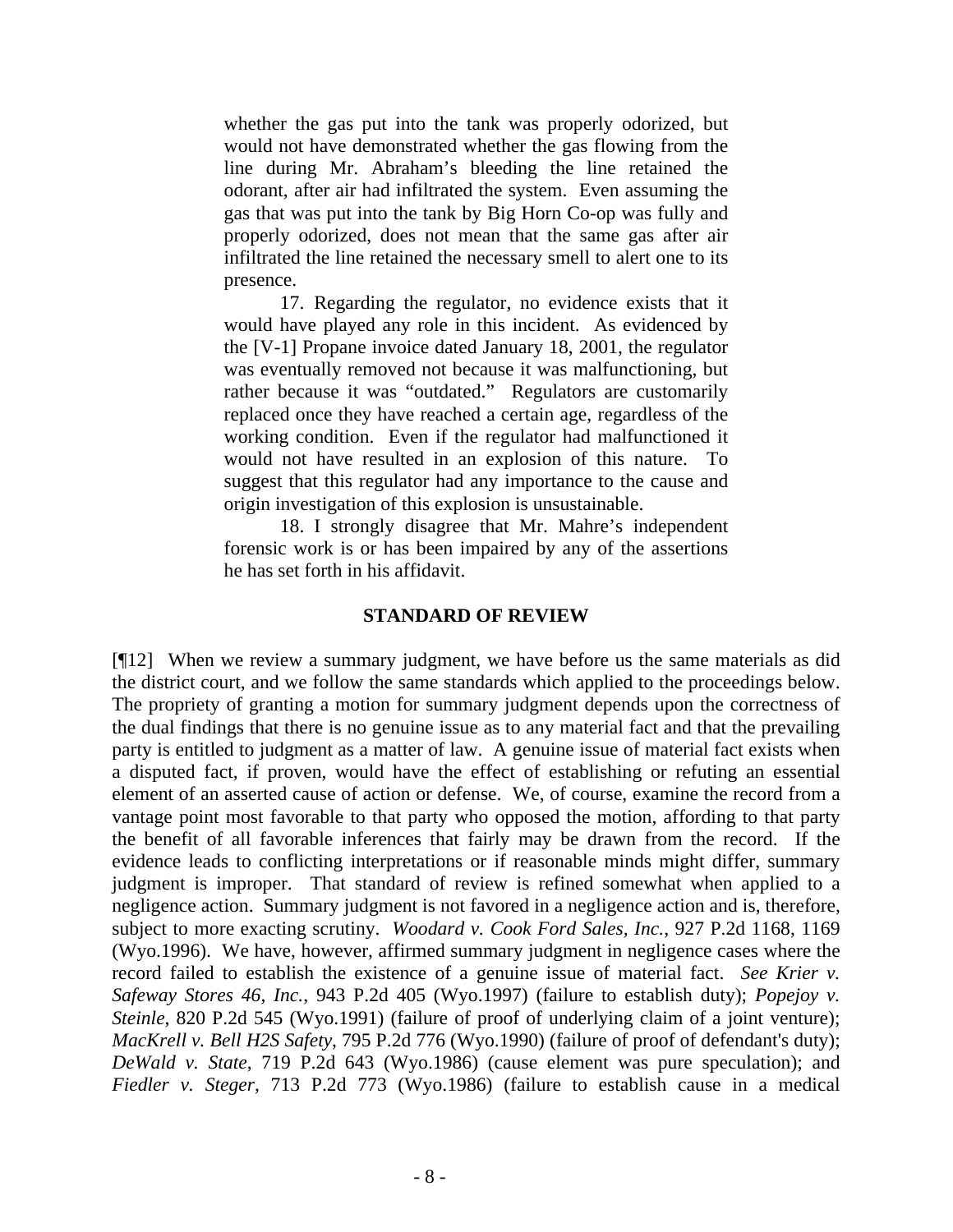malpractice action). *See McMackin v. Johnson County Healthcare Center*, 2003 WY 91, ¶¶ 8-9, 73 P.3d 1094, ¶¶ 8-9 (Wyo. 2003).

[¶13] There are several other matters we will discuss as we progress through the issues raised in this appeal. We will set forth the applicable standard of review as we discuss those other issues.

## **DISCUSSION**

# **Standing**

[¶14] We embark upon our discussion by briefly addressing whether the Abrahams lack standing to prosecute this appeal because it is an asset of their bankruptcy estate. This issue was resolved when this Court issued an order granting the Abrahams' motion to substitute the trustee in bankruptcy for the Abrahams.

# **Denial of Motion for Continuance**

[¶15] The Abrahams sought a continuance of the July 28, 2003 hearing on the motions for summary judgment.<sup>7</sup> The record bears out that the deadline for completing discovery was August 15, 2003, and the parties do not dispute that that date was established by the district court's scheduling order. $8\text{ In the motion for continuous, the Abrahams were very specific in }$ asserting that they needed additional time to respond to the other side's expert opinion and to obtain the detailed report which the Abrahams' expert was in the process of preparing. In addition, the Abrahams informed the district court that they were still in the process of deposing key witnesses and had taken the deposition of GWE's delivery man the day of the hearing on the motion for summary judgment (relating to odorization, failure to inspect, and failure to warn). Several other very important witnesses, all employees of GWE or Big Horn, were scheduled to be deposed before the August 15 discovery deadline. All of these proposed discovery materials clearly had a bearing on whether there were genuine issues of material fact, and needed to be examined by the Abrahams' expert in order to rebut GWE's and Big Horn's assertions with respect to spoliation of evidence. However, the district court opined in its decision letter that spoliation of the evidence relating to the flash fire created a situation that made it impossible for further discovery to make any difference in this case. The district court's decision letter is brief and we set it out here:

> Plaintiffs' complaint asserts two grounds for liability: (1) [GWE and Big Horn] failed to provide adequately odorized propane gas so that [Craig Abraham] was not alerted to the presence of

<sup>7</sup> Although the motion was placed in the Abrahams' opposition to GWE's motion for summary judgment, it is clear in context that it applied to both motions for summary judgment.

<sup>&</sup>lt;sup>8</sup> Neither the record nor questioning at oral arguments explains why the hearing on the motions for summary judgment was scheduled before the deadline for discovery.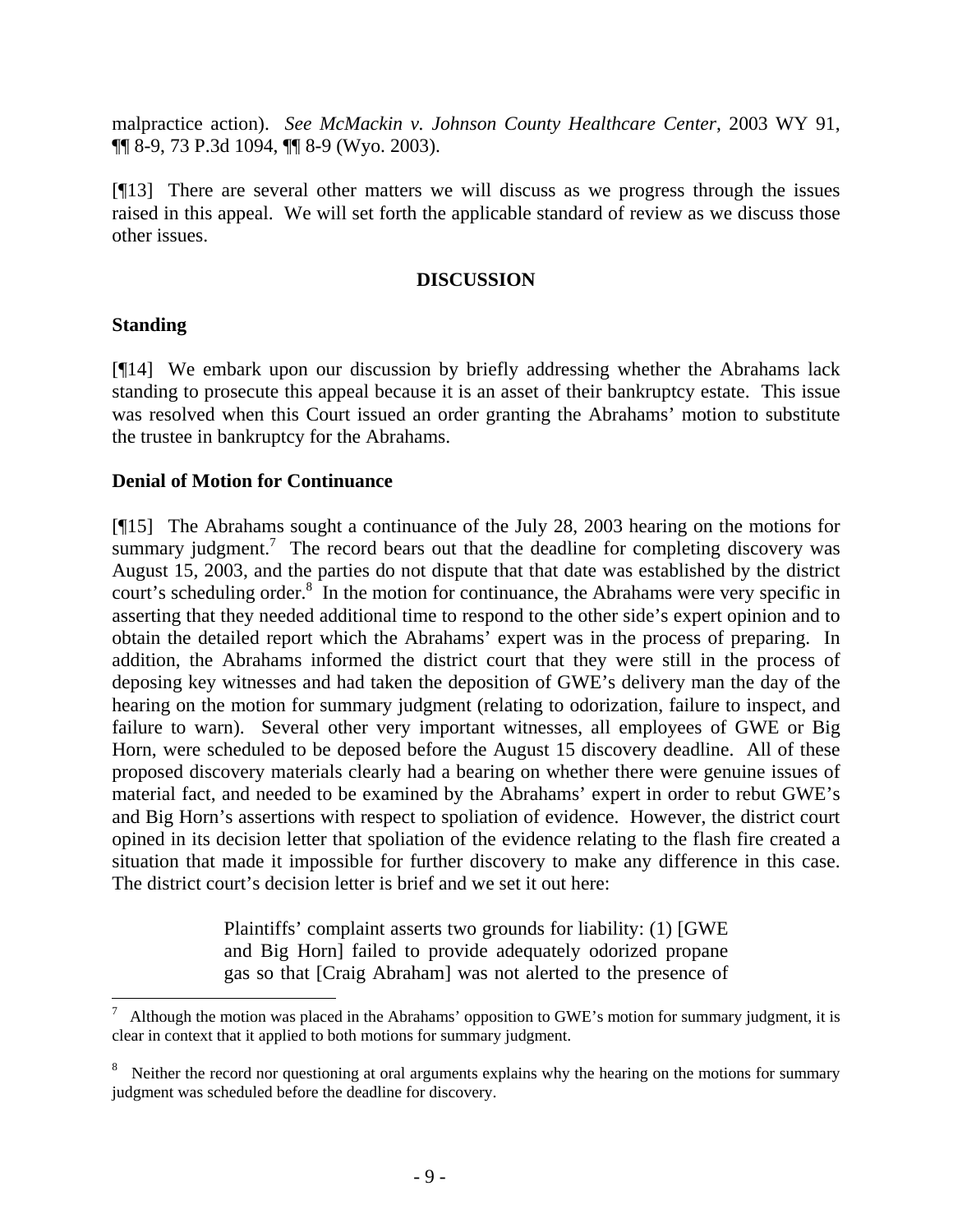gas when he was attempting to light [the] pilot light and (2) [GWE and Big Horn] failed to perform inspections to ascertain whether the gas system was safe.

These contentions cannot be proved by [the Abrahams] nor disproved by [GWE and Big Horn] because [the Abrahams] did not preserve the essential evidence for inspection by either side. The allegedly defective propane gas was altered by being mixed with new gas deliveries. The condition of the gas system was substantially changed so that it is impossible to determine if it was safe or unsafe at the time of the accident.

The evidence available shows that the propane was adequately odorized. There is testimony that an odor was detected at delivery.<sup>[9]</sup> Bills of lading show that the gas was odorized.

. . . .

The evidence also demonstrates that there were no leaks in the gas system. After the first delivery of gas, a number of matches were lit without producing any fire. The explosion occurred only after Mr. Abraham disconnected the lines and struck a match.

Plaintiffs' expert witness surmises that air was introduced into the gas line, that this neutralized the odor, and that Mr. Abraham was then unable to detect the presence of gas. The problem is that no expert will ever be able to inspect the gas system as it existed at the time of the explosion. Thus, there is no way to determine if air had invaded the lines. Testimony to the contrary is only speculation.

Consequently, [the Abrahams'] motion for continuance is denied. In the absence of the physical evidence, expert witnesses can only speculate about what might have happened. There are no inspections or experiments that can be conducted because the evidence no longer exists.

As our further discussion will bear out, the district court misapprehended the spoliation of evidence rules and engaged in fact finding with respect to genuine issues of material fact that were in dispute. Those factual issues must be resolved by a jury.

<sup>-&</sup>lt;br>9 Kim Abraham said she smelled the odor of propane when GWE made its delivery, but did not remember whether she smelled it when Big Horn made its delivery.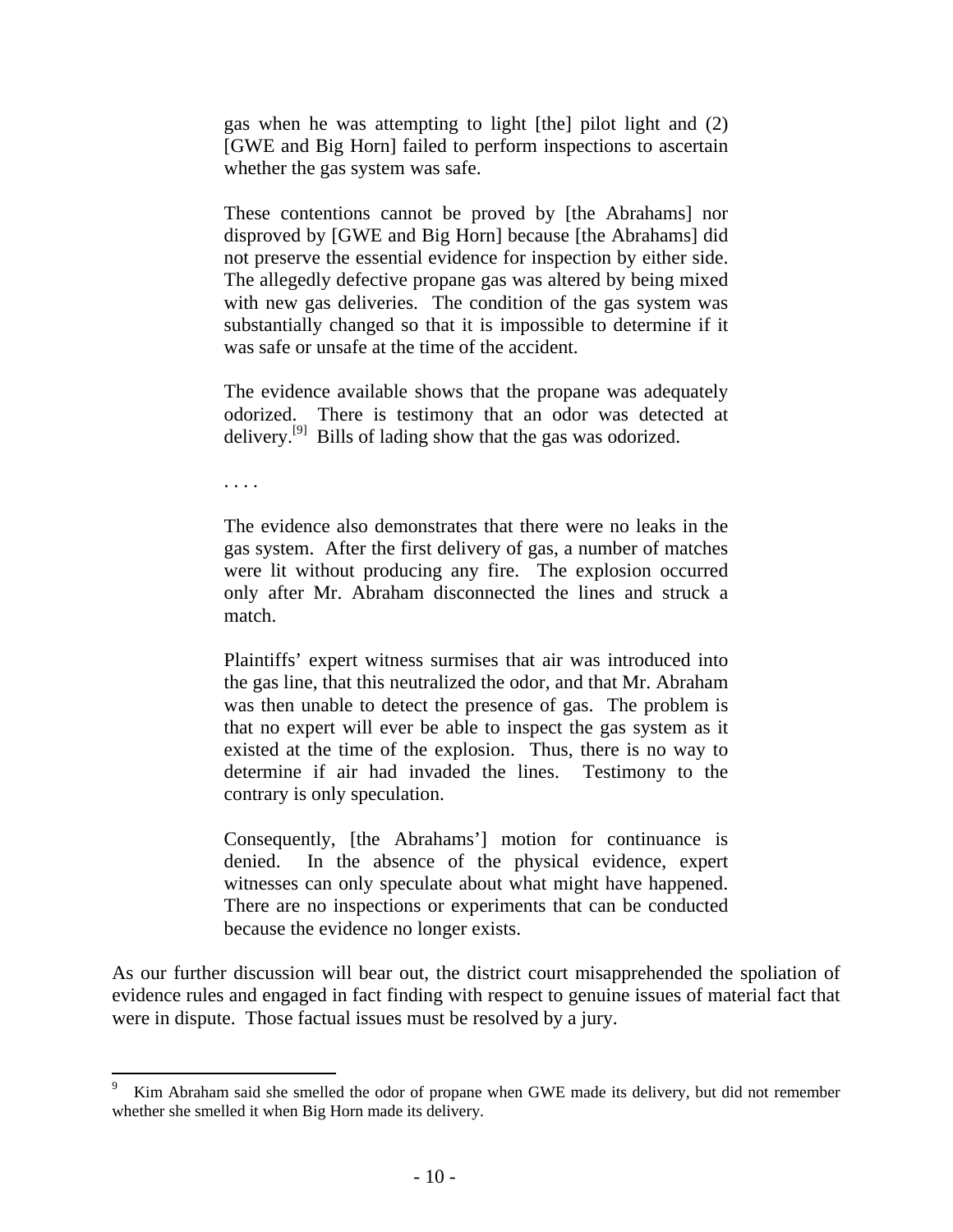[¶16] The trial court has broad discretion in granting or denying a motion for continuance, and absent a manifest abuse of discretion, the reviewing court will not disturb such ruling. To find an abuse of discretion, the refusal must be so arbitrary as to deny appellant due process, and the burden rests upon appellant to prove actual prejudice and a violation of his rights. Upon review we look at the peculiar circumstances of the case and the reasons presented to the trial judge at the time of the request. *Byrd v. Mahaffey*, 2003 WY 137, ¶ 7, 78 P.3d 671, ¶ 7 (Wyo. 2003).

[¶17] W.R.C.P. 56 (c) and (f) provide:

*…*.

(c) *Motion and proceedings thereon.* – Unless the court otherwise orders, the motion and any response and other papers relating thereto shall be served pursuant to Rule 6(c). The judgment sought shall be rendered forthwith if the pleadings, depositions, answers to interrogatories, and admissions on file, together with the affidavits, if any, show that there is no genuine issue as to any material fact and that the moving party is entitled to a judgment as a matter of law. A summary judgment, interlocutory in character, may be rendered on the issue of liability alone although there is a genuine issue as to the amount of damages.

 (f) *When affidavits are unavailable*. -- Should it appear from the affidavits of a party opposing the motion that the party cannot for reasons stated present by affidavit facts essential to justify the party's opposition, the court may refuse the application for judgment or may order a continuance to permit affidavits to be obtained or depositions to be taken or discovery to be had or may make such other order as is just.

[ $[18]$  W.R.C.P. 6(c)(1) provides:

(c) *Motions and motion practice*.

(1) **Unless these rules or an order of the court establish time limitations other than those contained herein, all motions**, except (A) motions for enlargement of time, (B) motions made during hearing or trial, (C) motions which may be heard ex parte, and (D) motions described in subdivisions (3) and (4) below, **together with supporting affidavits, if any, shall be served at least 10 days before the hearing on the motion**. Except as otherwise provided in Rule 59(c), or unless the court by order permits service at some other time, **a party affected by the motion may serve a response, together with affidavits, if any, at least three days prior to the hearing on the motion or within 20 days after service of the motion,**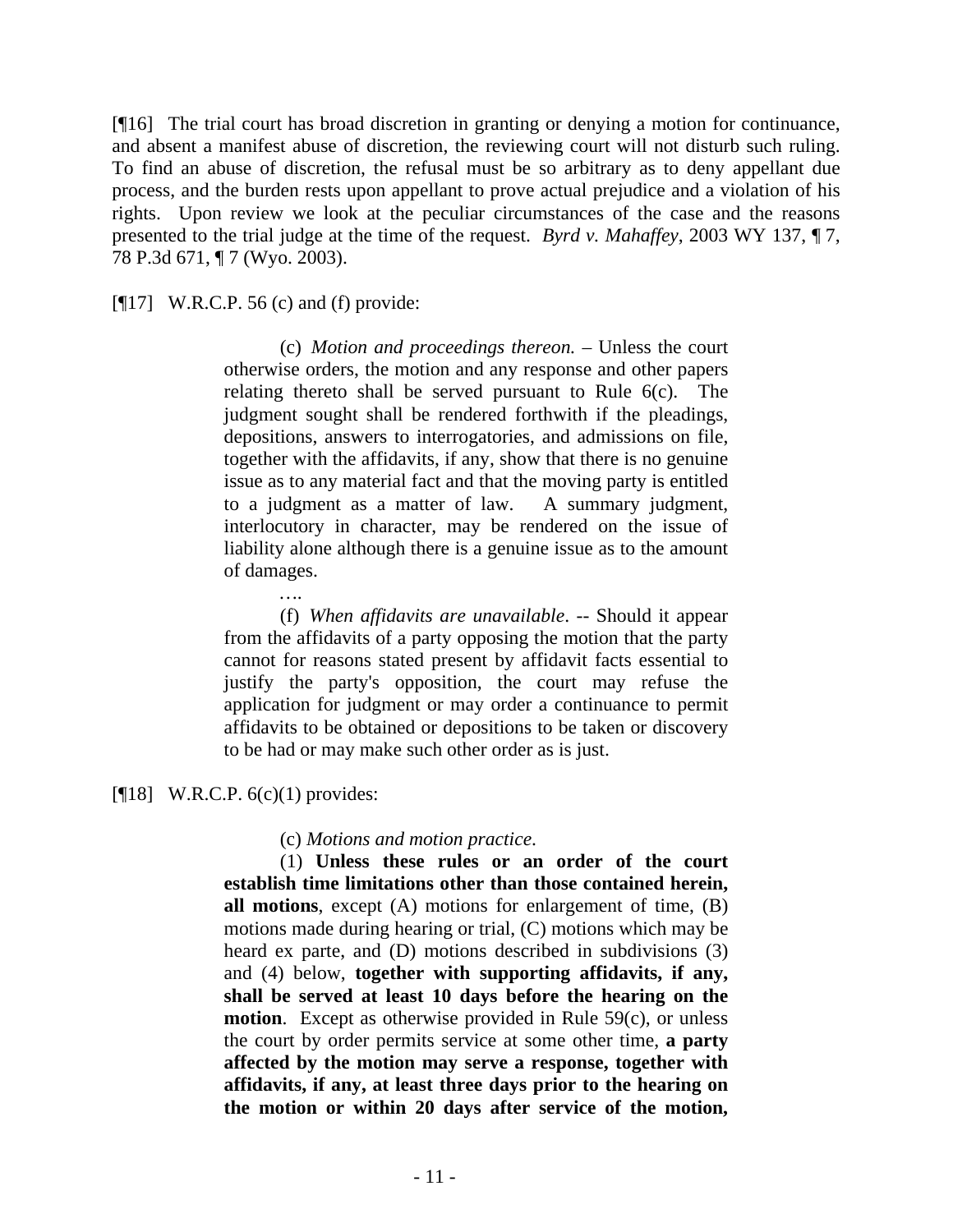**whichever is earlier**. Unless the court by order permits service at some other time, the moving party may serve a reply, if any, at least one day prior to the hearing on the motion or within 15 days after service of the response, whichever is earlier. Unless the court otherwise orders, any party may serve supplemental memoranda or rebuttal affidavits at least one day prior to the hearing on the motion. [Emphasis added.]

[¶19] The combination of these rules demonstrates that the district court abused its discretion in these circumstances. W.R.C.P. 56(c) presupposes that discovery is complete and, ordinarily, discovery on the issues which are the subject of the summary judgment motion should be allowed to be completed before a motion for summary judgment is scheduled, heard, and decided. By scheduling the hearing on the motions for summary judgment before the deadline for discovery had passed and, thus, not allowing the Abrahams adequate time to prepare and file any other pertinent materials prior to that hearing, they were deprived of the protections to due process afforded by the applicable rules of civil procedure.

# **Spoliation of Evidence**

[¶20] The district court determined that spoliation of evidence, which the court attributed to the fault of the Abrahams, commanded that GWE's and Big Horn's motions for summary judgment be granted. The jurisprudence associated with spoliation is more forgiving than that applied by the district court.

> It is well settled that a party's bad-faith withholding, destruction, or alteration of a document or other physical evidence relevant to proof of an issue at trial gives rise to a presumption or inference that the evidence would have been unfavorable to the party responsible for its nonproduction, destruction, or alteration. "In essence, the inference is akin to an admission by conduct of the weakness of one's own case." This adverse inference has both an evidentiary and a punitive rationale. The evidentiary rationale derives from the common sense observation that a party who has notice that a document or other object is relevant to litigation and who proceeds to destroy it is more likely to have been threatened by it than is a party in the same position who does not destroy the document. Moreover, that the jury's attention will be called to the inference presumably deters parties from destroying relevant evidence before it can be introduced at trial. Indeed, scholars have argued that the inference should apply as well to an attorney's pretrial discovery misconduct.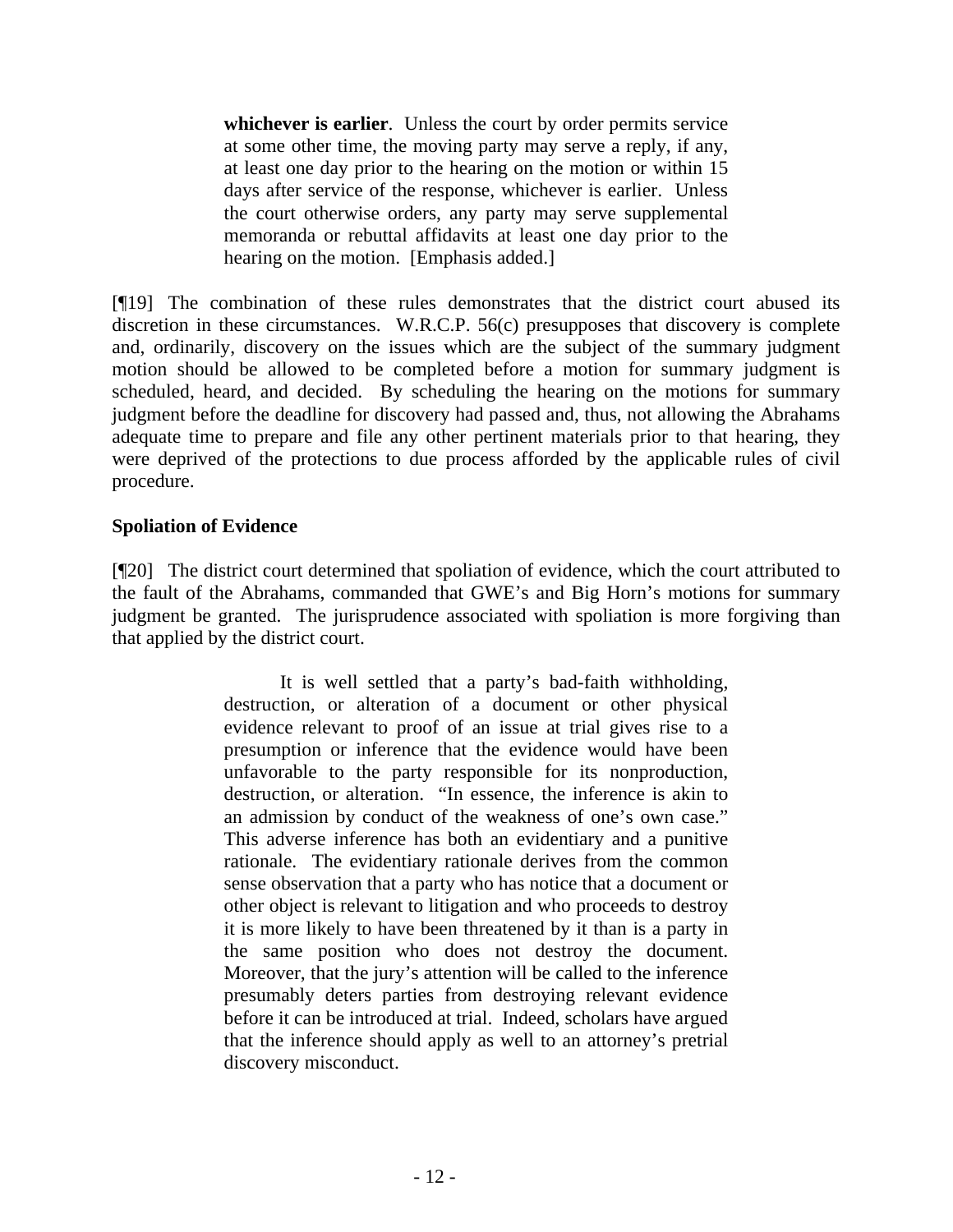Thus, for example, in a negligence action, where a party demonstrates that evidence was concealed or destroyed in bad faith (either deliberately or with reckless disregard for its relevance), that fact should be admitted, counsel should be permitted to argue the inference to the jury, the court should instruct the jury as to the inference, and the jury may infer that the fact would have helped prove negligence; a court's refusal may be an abuse of discretion. Indeed, some courts have held that such destruction creates a presumption that shifts the burden of production, or even persuasion, to the party responsible for the destruction.

Where the evidence, rather than being destroyed, has been tampered with in bad faith, a court also has the option of excluding it to deny the tampering party any use of it. Where the alteration is not in bad faith and the alteration is not so egregious, however, the evidence itself should be admitted, together with information relating to how it was altered, and counsel may argue the issue to the jury.

Where the loss or destruction of evidence is not intentional or reckless, by contrast, some courts give the trial court discretion to admit or exclude testimony relating to the missing evidence, and discretion to give or withhold a "missing evidence" instruction. And, a court should refuse to give such instruction if the nonproduced evidence is cumulative or of marginal relevance.

2 Jones on Evidence Civil and Criminal,  $\S$  13:12 (1994  $7<sup>th</sup>$  ed. and Supp. 2000) (footnotes omitted).

[¶21] An annotation of this subject provides this guidance:

The cases collected in this annotation reveal that the effect of the loss or destruction of a product, or a critical component of a product, on the subsequent products liability claim depends on a number of varying circumstances. making its determination whether to sanction the spoliating party, the court will consider the following: (1) whether the innocent party was prejudiced by loss of the evidence; (2) whether this prejudice can be cured; (3) the practical importance of the lost evidence; (4) the fault of the spoliator; and (5) what is the least onerous sanction that will effectively deter the offending conduct.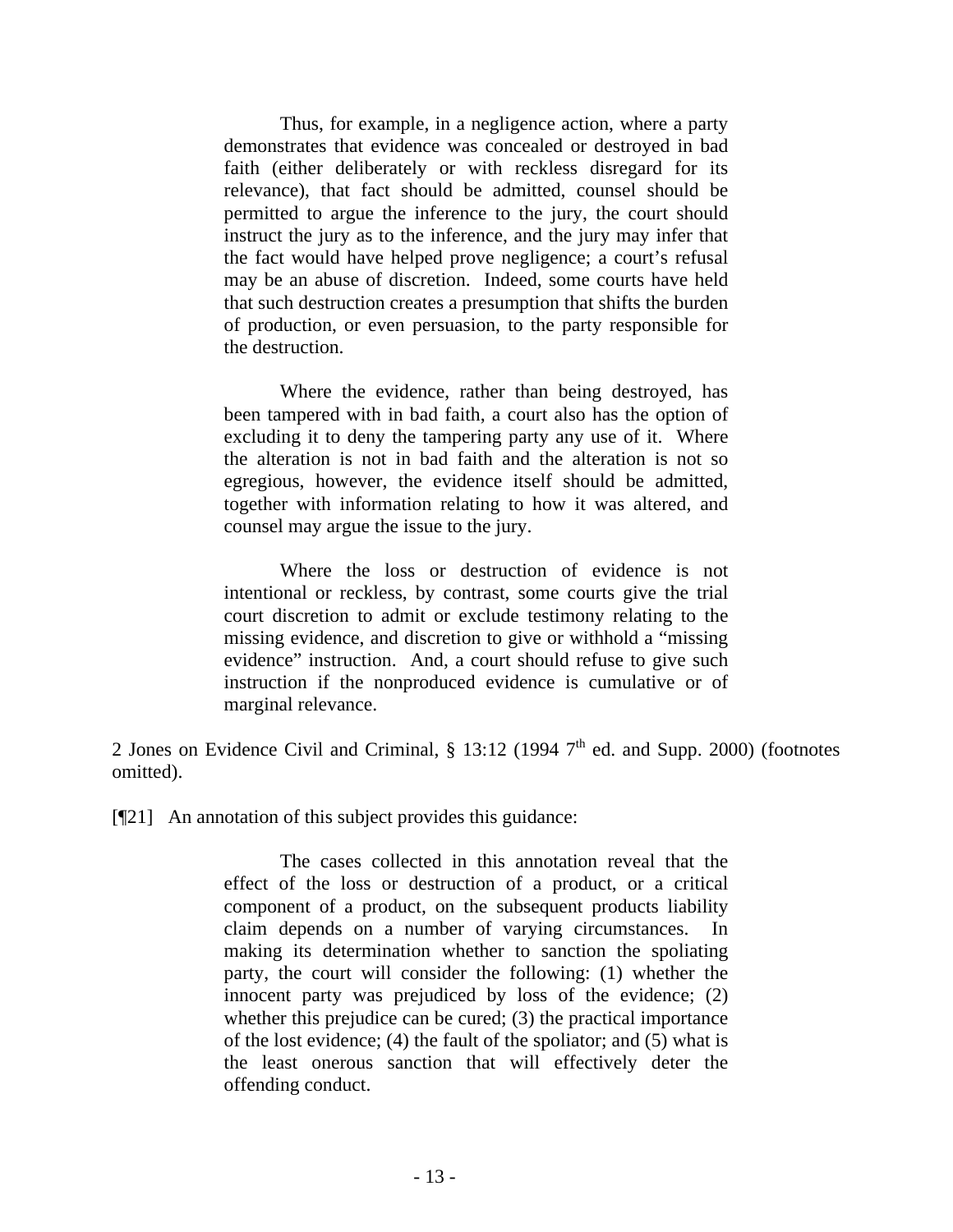In a case in which the innocent party is in no way prejudiced by loss or destruction of the product, and circumstantial evidence of the claim is sufficient to make out a prima facie case, the court may choose not to impose any sanctions, … nor will sanctions be imposed if the person or party benefited by the spoliation was not at fault in any way with regard to the loss of the evidence and did not act intentionally or in bad faith. … A court may also hold that a sanction is inappropriate in a case in which the plaintiff contends that a design defect, as opposed to a manufacturing defect, caused the injury. In such a case, sufficient proof of the defect may be obtained from examining any one of the defendant's products, not merely the injury-causing product.

In a case in which one or more of the factors under consideration warrants imposition of a sanction against the spoliating party, the court may choose to instruct the jury on the "spoliation inference," i.e., inform the jury that the lost evidence is to be presumed unfavorable to that party; preclude the spoliating party from introducing expert testimony concerning testing on the missing product or other evidence concerning the product; or dismiss the plaintiff's claim or the defendant's defense or grant summary judgment to the innocent party.

Richard E. Kaye, Annotation, *Effect of Spoliation of Evidence in Products Liability Action*, 102 A.L.R.5th 99-100 (2002); *also see* Joseph Schneider and Edward M. Swartz, *Liquefied Petroleum (LP) Gas Fires and Explosions*, 14 Am.Jur. Trials 343, esp. §§ 6 (failure to test or inspect), 7 (failure to warn), 8 (failure to comply with safety standard or code), and 23 (odorization procedures) (1968 and Supp. 2001); *Hay v. Peterson*, 6 Wyo. 419, 432-41, 45 P. 1073 (Wyo. 1896).

[¶22] Based on an overview of these authorities, we are compelled to conclude that the district court erred in its resolution of the spoliation issue, as well as its conclusion that the lack of evidence doomed both the Abrahams' case and GWE's and Big Horn's defenses. The district court abused its discretion in granting the motion for summary judgment based on the theory of spoliation, given the facts and circumstances available to it. Upon full development of this matter at trial, it may be that a sanction less than summary judgment or dismissal of the complaint is appropriate, or even no sanction at all.

# **Granting the Motions for Summary Judgment**

[¶23] We have carefully reviewed the record on appeal. The evidence presented by the Abrahams structured one or more genuine issues of material fact that must be resolved by the fact finder. *See, e.g., Van Hoose v. Blueflame Gas, Inc.*, 642 P.2d 36 (Colo.App. 1982) (buyer of inherently dangerous product, propane, need not prove it was in a defective